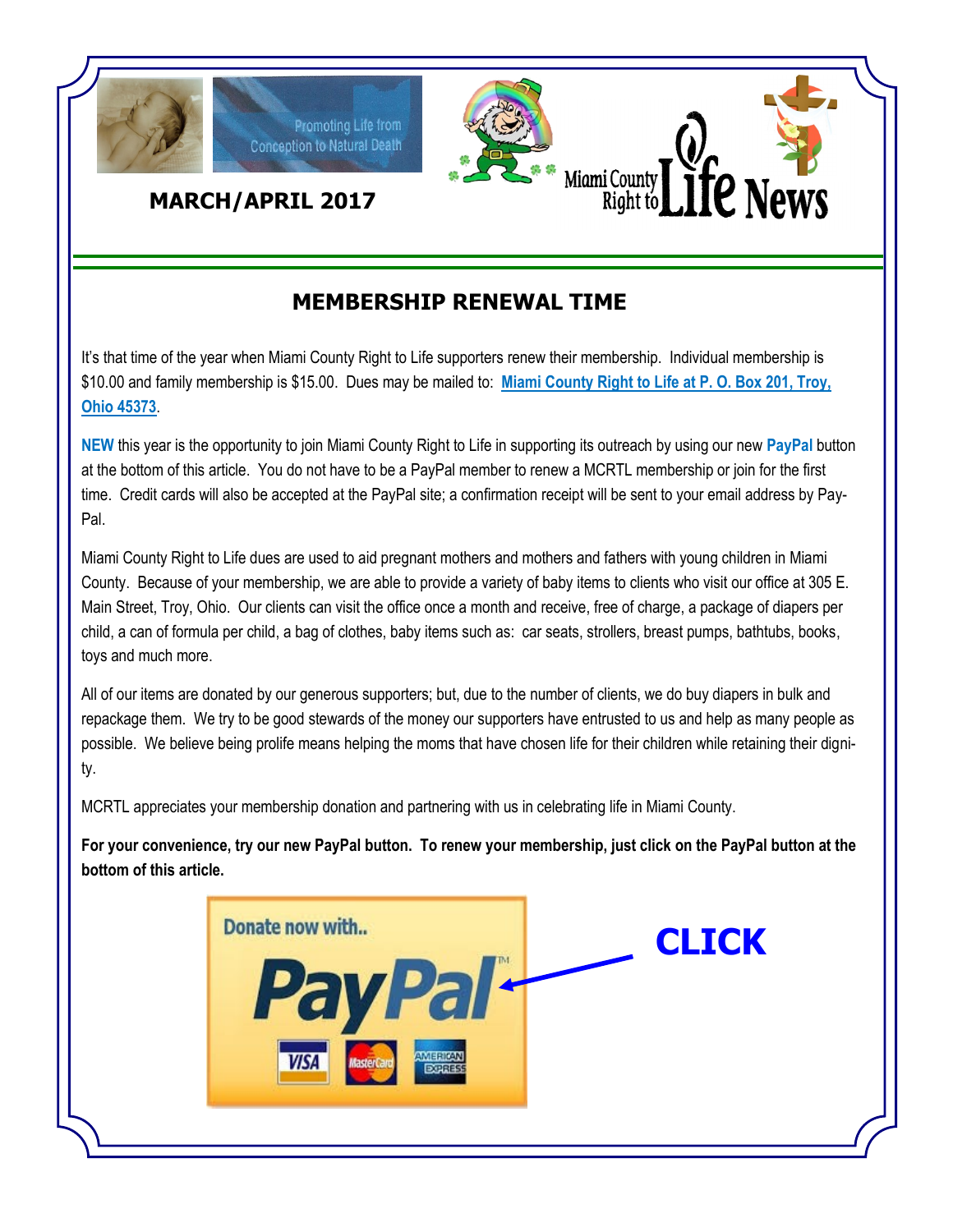Page 2 March/April 2017

### **Miami County Right to Life Society, Inc. P O Box 201 Troy, Ohio 45373 and Miami County Pro-Life Educational Foundation P. O. Box 583, Troy, Ohio 45373**

### **2016 Clients Report Miami County Center for Life (937-335-LIFE) 305 E. Main Street, Troy, Ohio 45373**

We are dedicated to protecting the sanctity of all human life from conception until natural death. We further this cause with our educational programs and by assisting needy families with small children. This can only be made possible with the generosity of those who donate of their time or finances. We are deeply grateful for their support.

The following is a partial list of items provided free of charge to our needy clients served at the Miami County Center for Life in 2016:

| Average Client visits  | 1,397 | New clients              | 162            |
|------------------------|-------|--------------------------|----------------|
| Diapers (packages)     | 1,392 | Formula (cans)           | 294            |
| Food (jars and boxes)  | 370   | Baby Clothes (bags)      | 1,104          |
| Maternity clothes      | 40    | Gift bags/boxes          | 70             |
| <b>Bassinettes</b>     | 5     | <b>Toddler beds</b>      | $\overline{4}$ |
| Cribs                  | 43    | Mattresses               | 47             |
| <b>Blankets/sheets</b> | 265   | Play pens/pack and plays | 9              |
| Swings                 | 28    | High chairs              | 22             |
| <b>Strollers</b>       | 24    | Toys/gifts               | 873            |
| Pregnancy test kits    | 5     | Car seats                | 47             |
| <b>Books</b>           | 413   | Miscellaneous items      | 377            |

Other services that we provide are: bi-monthly newsletters, in-house library, research material, audio and video tapes, parenting classes, scholarship awards, consulting and consoling, adoption references/referrals.

We also work with other local agencies: the Family Abuse Center, the Upper Valley Medical Center, Food pantries, Goodwill, Salvation Army, Troy FISH, Well-Child Clinic, Miami County Children Services, the Bethany Center and others.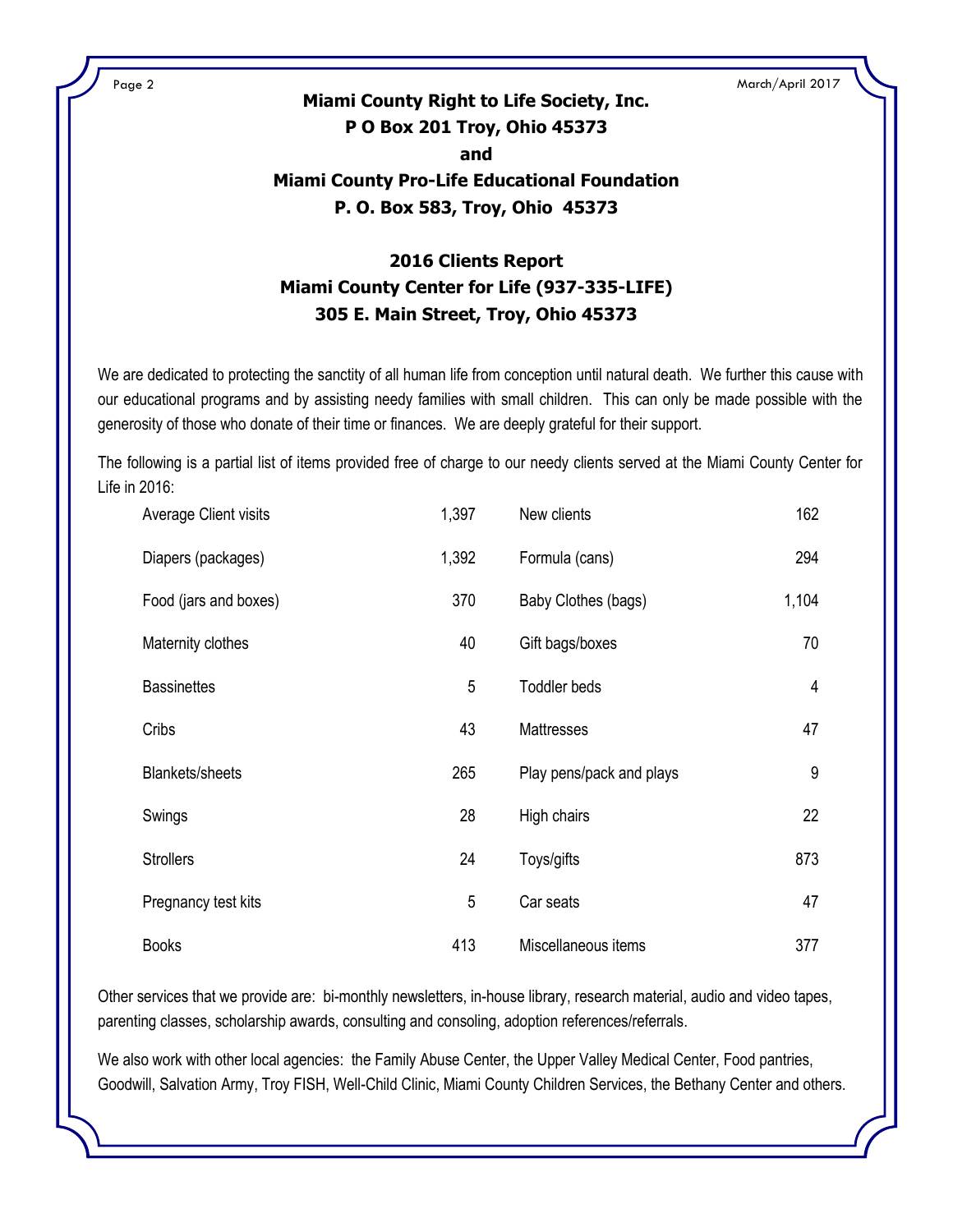### Page 3 March/April 2017 **MARCH FOR LIFE 2017**

This year's march was a huge success and weather was more favorable that last year. We received comments from several teens that attended the March For Life and thought we would pass them on to you. Several of them were able to take advantage of the assistance MCRTL was offering toward the cost of the trip. It's nice to hear good news from our teens!

#### **Kirstyn Lee**

This March for Life was definitely a life-changing experience for me because I have always said 'Yes, I'm pro-life but I never did anything to prove it. One of my favorite parts of the march was seeing all of the pro-lifers and how genuinely nice they all were and going to the beautiful Mass in the morning. Thank you so much for allowing us to go! You are in my prayers."

#### **Mason Darner**

"I really had an amazing time! I hope I can continue to march for life for years to come. I met so many amazing people. It was encouraging to see the great number who actually care for the unborn! I believe that one day we will look back and celebrate the end of abortion. While we endured wind and snow, long walks, sore bodies and much more, I would do it all again in a heartbeat so that another child's heart can truly beat. Thank you for your donation in sending me to Washington, D.C. You are in my prayers!"

#### **Madi Guillozet**

"My experience was ten times better than I expected. One of my favorite parts was hearing the speeches. After hearing our very own Vice President of the United States speak, along with Senators and other public leaders talk about their lives and views and absolute support of pro-life, I knew soon that abortion will be no more. Being a part of over a half million people coming together for something they and I believe in so strongly is unbelievable. Yes—although cold, tired and sore, I would redo it endlessly. I will, as I hope, return in years to come, if necessary. Something inside me tells me that soon the March won't be needed as it has been in the past 44 years. Thank you so much for donating to us and giving us an amazing experience we will remember forever. I know the unborn appreciate it, also. We are their voice, now and always."

#### **Grace Ryan**

I was really tired after standing the whole time for all those speakers. Though they were all great people, I was ready to march. We began to march, I noticed that my feet hurt a little. Looking back at the March, I noticed that my feet never did hurt when we started moving. I was so occupied by the love that my pain, however slight, was completely gone. I also never even thought about how far we had walked. I just knew we needed to keep going—that is what we did. I would have usually complained, but the babies were worth it!"

## **DEFUND PLANNED PARENTHOOD PROTEST**



Members of Miami County Right to Life joined together on February, 11, 2017, at Planned Parenthood Office in Dayton, Ohio, to defund this organization nationwide. Pictured here are from left to right: Mary Ellen Buechter and her granddaughter, Dave Enneking, Carolyn McCabe, Brigid McCabe. Jerry and Mary Huber and MaryJo Enneking. Not pictured are Kevin and GeriLynn Ryan. They were a part of a country-wide protest that day.